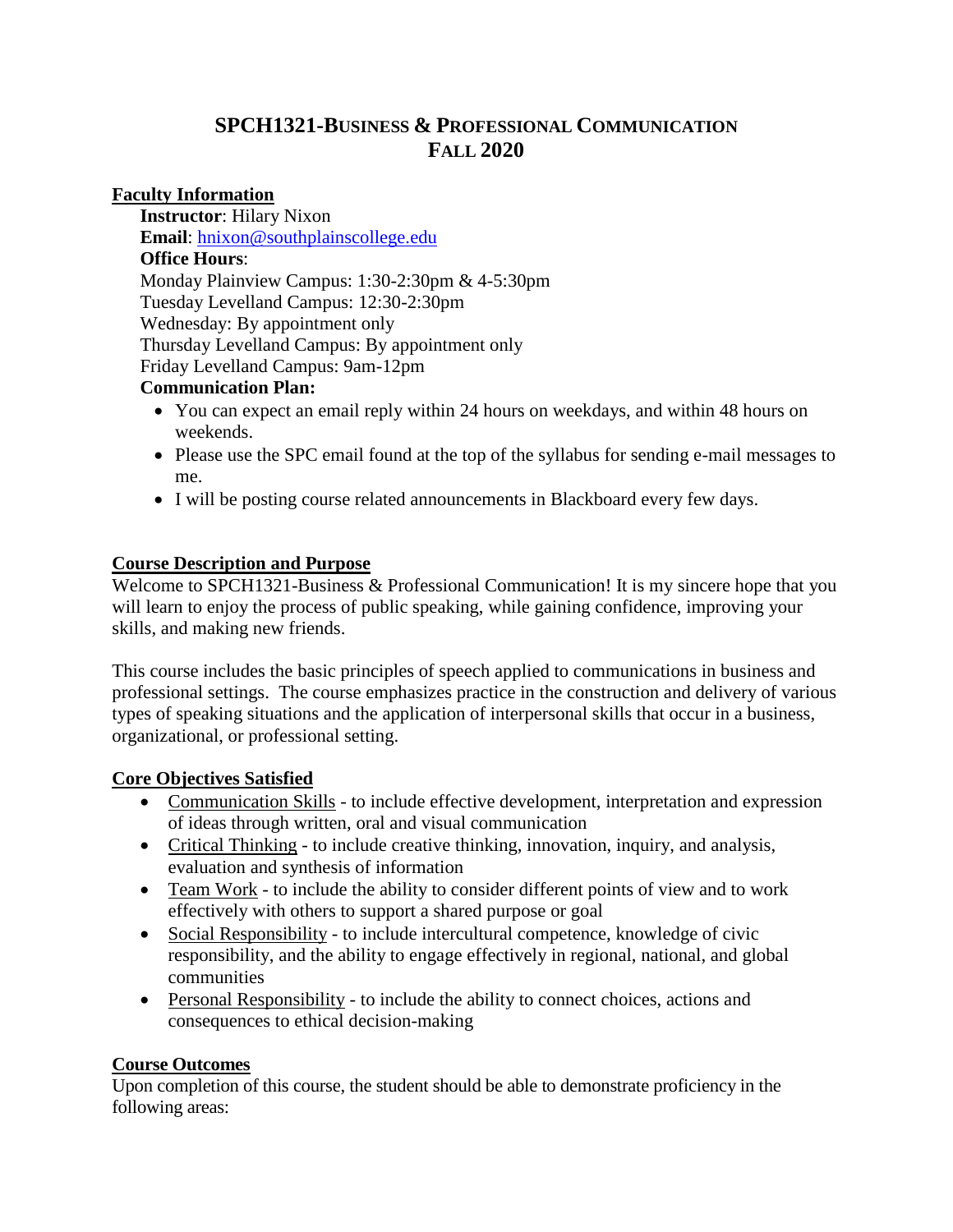- 1. **Communication Process:** Understand and apply the communication process.
- 2. **Communication Systems and Cultures**: Develop an awareness and understanding of communication systems and cultures.
- 3. **Verbal Communication:** Identify, prepare, and deliver clear messages and presentations.
- 4. **Nonverbal Communication:** Understand, define, utilize, and interpret different categories of nonverbal communication.
- 5. **Listening:** Understand the causes of poor listening, and realize the organizational and personal benefits of active listening.
- 6. **Interviewing:** Identify different types of interviews, evaluate effective interview skills, prepare job interview documents, and conduct an effective information gathering interview.
- 7. **Small Groups:** Identify the characteristics of small groups, identify the steps used for problem solving, and understand leadership tasks as well as functional and dysfunctional team behaviors.
- 8. **Public Speaking:** Successfully prepare and deliver multiple credible, confident presentations. Evaluate the speaking skill and content of other speakers.

## **Course Requirements**

- 1. To read the information assigned; you will be tested on this material, in addition to class lecture/discussion materials on scheduled exams.
- 2. To take thorough notes and study all lecture material, informational handouts, and assigned readings.
- 3. To actively participate in class discussions, group activities, an online coursework.
- 4. To show maturity and professionalism in preparation of assignments and in classroom behavior.
- 5. To show courteousness to fellow classmates/speakers.
- 6. To initiate consultations with the instructor whenever assistance is needed regarding class assignments.
- 7. To appropriately cite information obtained from other sources, both in written and verbal formats. Please refer to the academic honesty section below for further details.
- 8. To initiate withdrawal from the course if absences become excessive or opnline coursework is not completed.

## **Required Course Textbook**

Fox, J. & Finley, K. (2019). From Entry Level to Executive: All Communication Counts. Fountainhead Press. ISBN:978-1-64485-070-1 WITHOUT Acclaim access. (You can purchase this at the South Plains College Bookstore).

E-book ISBN:

9781644850060 at <https://www.vitalsource.com/>

## **Technical Requirements**

- Desktop or laptop computer
- High speed internet access
- SPC E-mail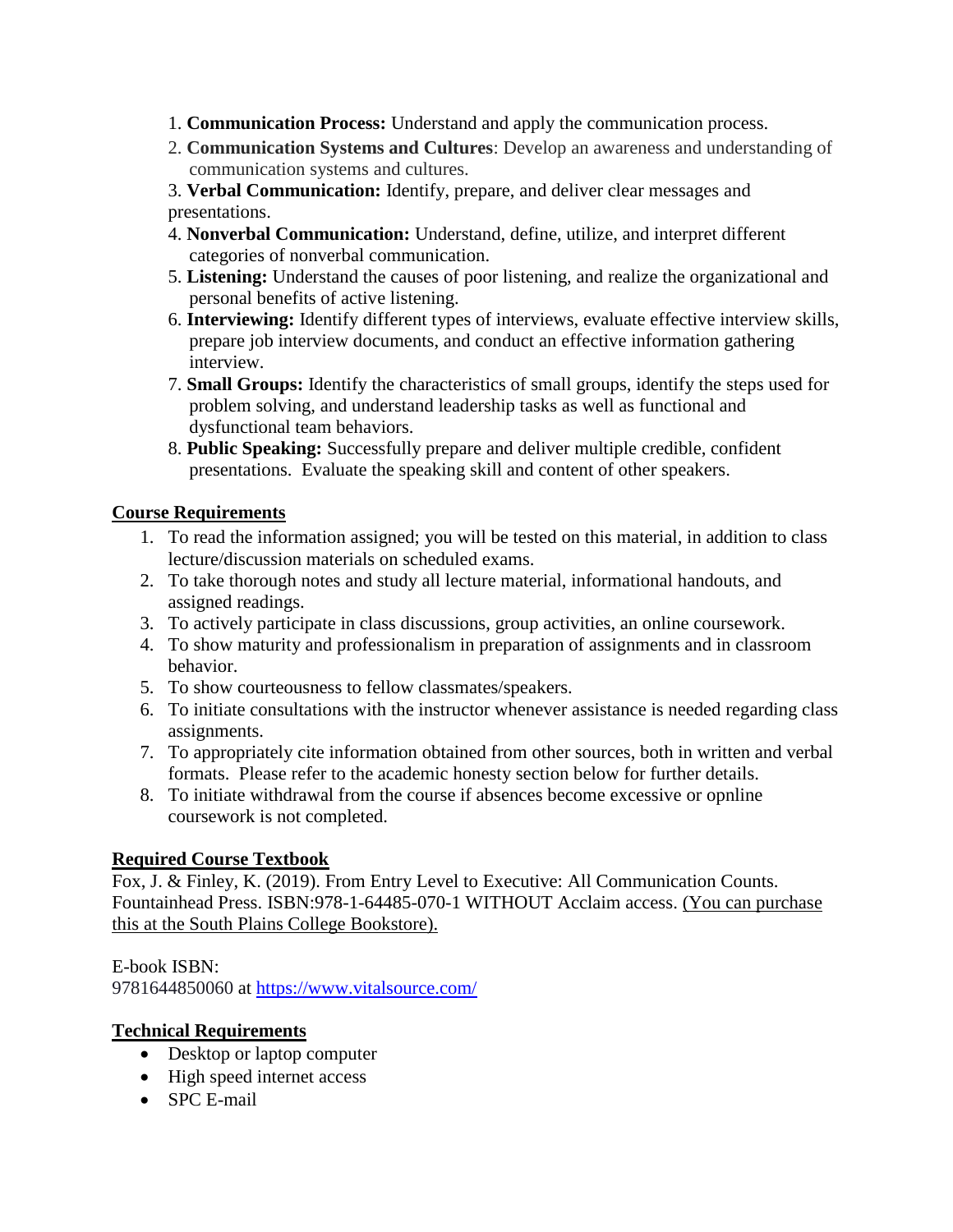• Microsoft Office

## **Technical Skill Requirements**

Be comfortable with the following

- Microsoft Word or word processor that can save Word compatible files (.doc)
- Using email for communication, attaching documents
- Internet search engines and browsers
- Recording and uploading video files. Not having a way to record speeches or vlogs will not be tolerated as an excuse for failure to submit assignments.
- The ability to download video files, or to stream files.

## **Course Requirements**

- 1. Read the information assigned; you will be quizzed on this material, in addition to class lecture/discussion materials on scheduled quizzes.
- 2. Take thorough notes and study all lecture material, informational handouts, and assigned readings.
- 3. Actively participate in online group discussions and activities.
- 4. Show maturity and professionalism in preparation of assignments and in online meetings.
- 5. Be courteous to fellow classmates/speakers by having no distractions in the background.
- 6. Meet with the instructor in virtual office hours whenever assistance is needed regarding class assignments.
- 7. Appropriately cite information obtained from other sources, both in written and verbal formats. Please refer to the academic honesty section below for further details.
- 8. Initiate withdrawal from the course if absences become excessive.

## **Course Organization**

This course is organized into 15 learning modules (weeks). You can access the modules by clicking on the Weeks link on the Course Menu in Blackboard. Modules will contain a combination of reading assignments, lecture videos or screencasts, links to additional readings and/or video material, and other content that will help you understand the focus of that particular module. Additionally, there will be various assessments included in each module, such as quizzes, learning activities, major assignments discussion boards and comments, video conferences, speeches, and peer and self-evaluations. Check the course schedule to see the specific assessments included in each module and specific due dates for each assessment.

## **Late Work Policy**

Module quizzes, learning activities, vlogs/comments, speech uploads, and peer and selfevaluations are due by 11:59pm Central Standard Time on the due date listed on the Course Schedule. Late work will not be accepted. The only exception that will be made will be for extended illnesses or a death in the family. In such instances, you must submit verifiable and official documentation to your instructor (e.g., a doctor's note indicating an extended illness or extenuating circumstance). Technological issues are not an excuse for late work. Do your assignments, quizzes and speeches early to ensure you have time for any issues that might arise.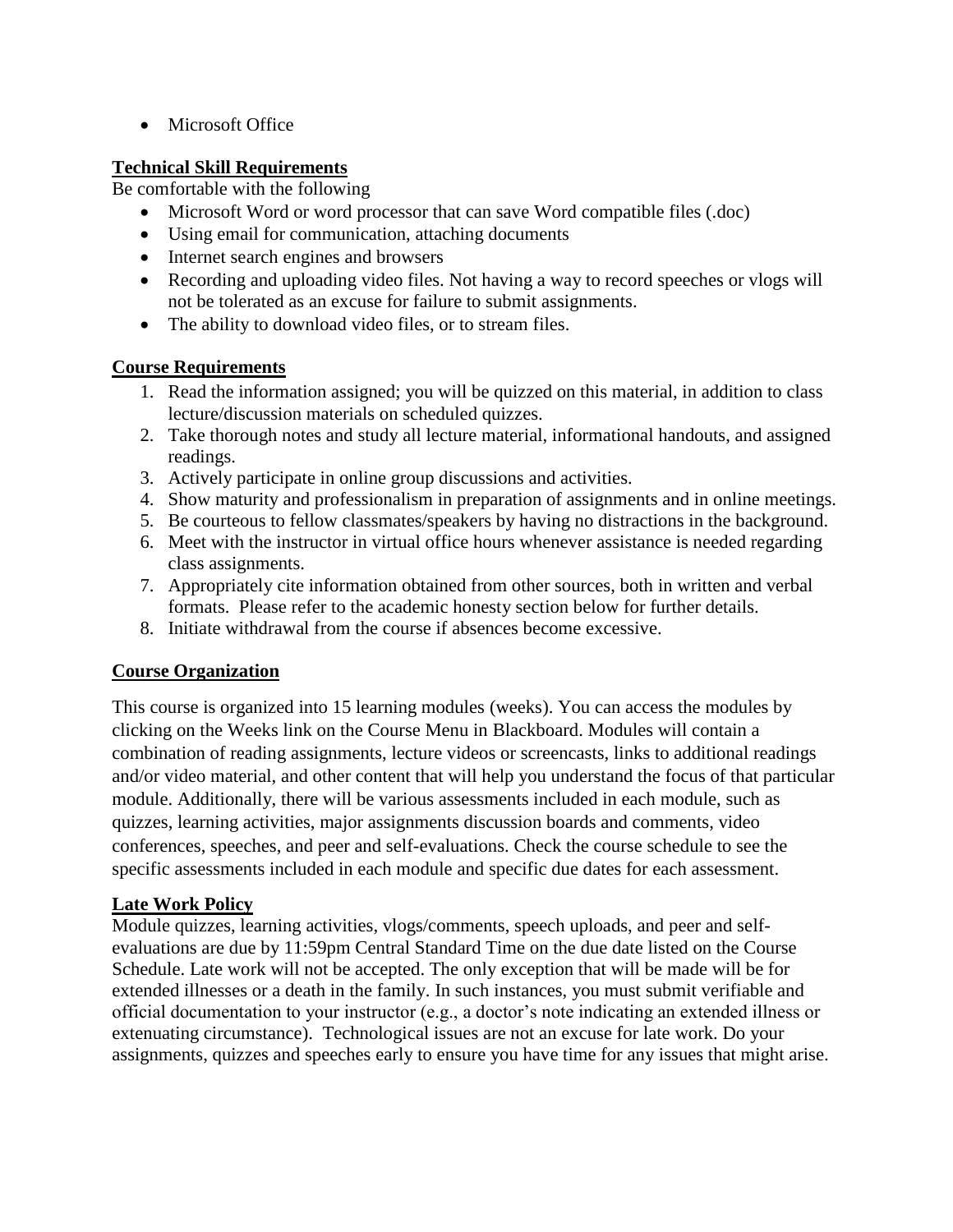Video Conferences where you will deliver synchronous speeches are mandatory. Because our meeting times are strictly scheduled, you are allowed to make-up ONE speech only. The instructor determines the date/time of the makeup and it will result in a deduction of points of 20 pts.

#### **Learning Assessments**

| Cover Letter/Resume              | 100 points |
|----------------------------------|------------|
| <b>Introductory Speech</b>       | 100 points |
| Persuasive Speech                | 100 points |
| <b>Career Research Interview</b> | 100 points |
| Group Project                    | 100 points |
| <b>Quizzes</b>                   | 200 points |
| Activities                       | 200 points |
| <b>Impromptu Speech</b>          | 50 points  |
| Final Exam (Post-Test)           | 50 points  |

#### **Course Work**

- 1. Quizzes-There will be 10-12 quizzes during the semester. Each quiz covers the information preceding the quiz. You will find all chapter quizzes within each module in Blackboard. You MUST take the quiz by the deadline.
- 2. Speeches-Completion of the three presentations (speeches) is a requirement for passing this class. On your scheduled speech dates, you will be presenting various types of presentations. You must be an attentive audience member for other presentations given during your scheduled group time, and you must complete all speeches to pass this course. Points will be deducted from your presentation if you are late, and not an attentive and respectful audience member. The two individual speech assignments are explained in the Assignments section of Blackboard. Additional information can be found within the Module sections for the correct chapters.
- 3. Activities -You will be asked to engage in discussions and to do learning activities throughout the semester. These assignments and discussion boards count as participation grades.
- 4. Other Assignments: You will also complete a resume & cover letter along with a career research assignment.

## **Instructors Expectations of the Student**

- You will be expected to log into the Blackboard course **daily** to be aware of possible announcements/reminders and to pace your progress in the course.
- Higher institutions recommend that students plan to spend 2 hours of outside study for every 1 hour of in class time. For a 3 credit-hour, face-to-face course that means a total time investment of nine hours per week, or 135 hours per semester, in a 15-week course. Expectations for time investment are no less rigorous for online courses at SPC. According to this guideline, you should expect to invest 9 hours per week in this course, during a spring or fall semester; more in a summer course.
- Online course activities promote learning and the creation of a learning community, so they are encouraged and expected.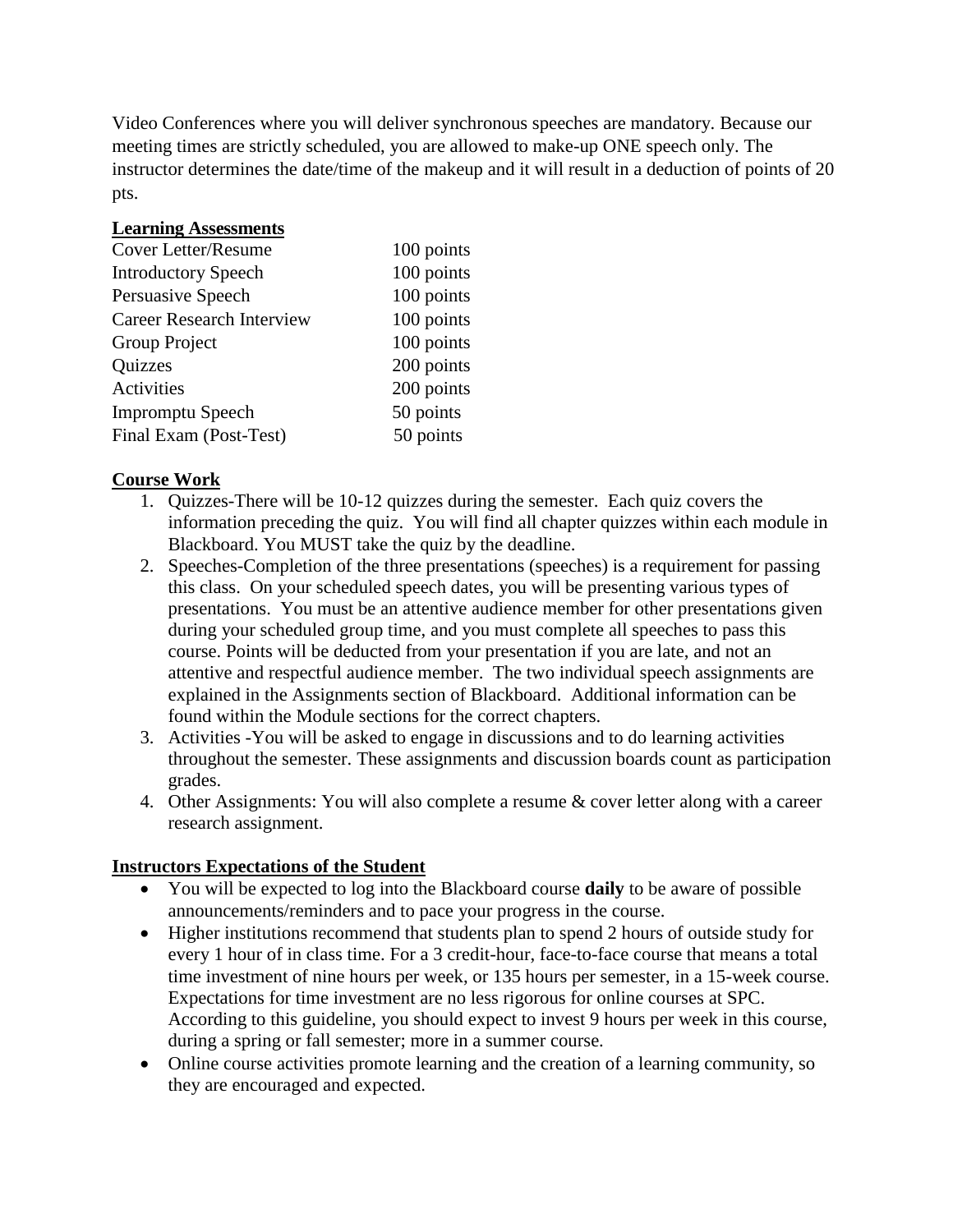- Students are expected to maintain an online environment conducive to learning, which includes "netiquette" (Internet etiquette). The following site includes basic rules for [Online Discussion Netiquette.](https://www.depts.ttu.edu/elearning/blackboard/student/netiquette.php) More importantly ensure that your e-mail messages, discussion board postings, and other electronic communications are thoughtful. We will welcome diverse opinions in this course, and you are expected to demonstrate an open mind and courtesy when responding to the thoughts and ideas of others. Civility in the Online Classroom (**the following are prohibited):** 
	- o making offensive remarks in e-mail or the discussion board,
	- o using inappropriate language or discussing inappropriate topics online,
	- o spamming,
	- o hacking,
	- o using SPC or Blackboard e-mail or discussion board for commercial purposes,
	- o using all caps (considered shouting in online communications), or
	- o cyber-bullying or online harassment of any type.
- Inappropriate behavior shall result in consequences ranging from a request to correct the problem, to removal from the course or even the university, depending on the severity of the behavior. Disciplinary actions will be taken according to the SPC Student Handbook.
- Note that students from other institutions are still bound by SPC policies in the course.

#### **Course and Technical Help**

Do not hesitate to call or e-mail me if you have course-related questions. I am here to guide you through the course. Generally, I will try to respond to calls and e-mails within 24 hours during the week and 48 hours on the weekend.

Be aware that the Instructional Technology office and Blackboard both recommend using a browser other than Internet Explorer when using Blackboard.

Please realize that this is not a computer class, so our content is business and professional communication, not Windows or Word processing. I can answer any questions about the course content or assignments, but I will be no help with technical problems.

#### **Blackboard Support**

For Blackboard support you make refer to the following resources:

- 1. When you log into Blackboard (BB), at the very top of the page, you will see a question mark icon with the word help next to it. Click on that icon.
- 2. You may also contact

Secretary to the Director of Instructional Technology Ext. 2180 Direct: 806-716-2180 [blackboard@southplainscollege.edu](mailto:jetucker@southplainscollege.edu)

#### **Academic Honesty**

It is my expectation and the institution's that appropriate citation and documentation be given for materials and information obtained from other sources. Cases of plagiarism will be treated as will any case of academic dishonesty, with at least a failing grade for the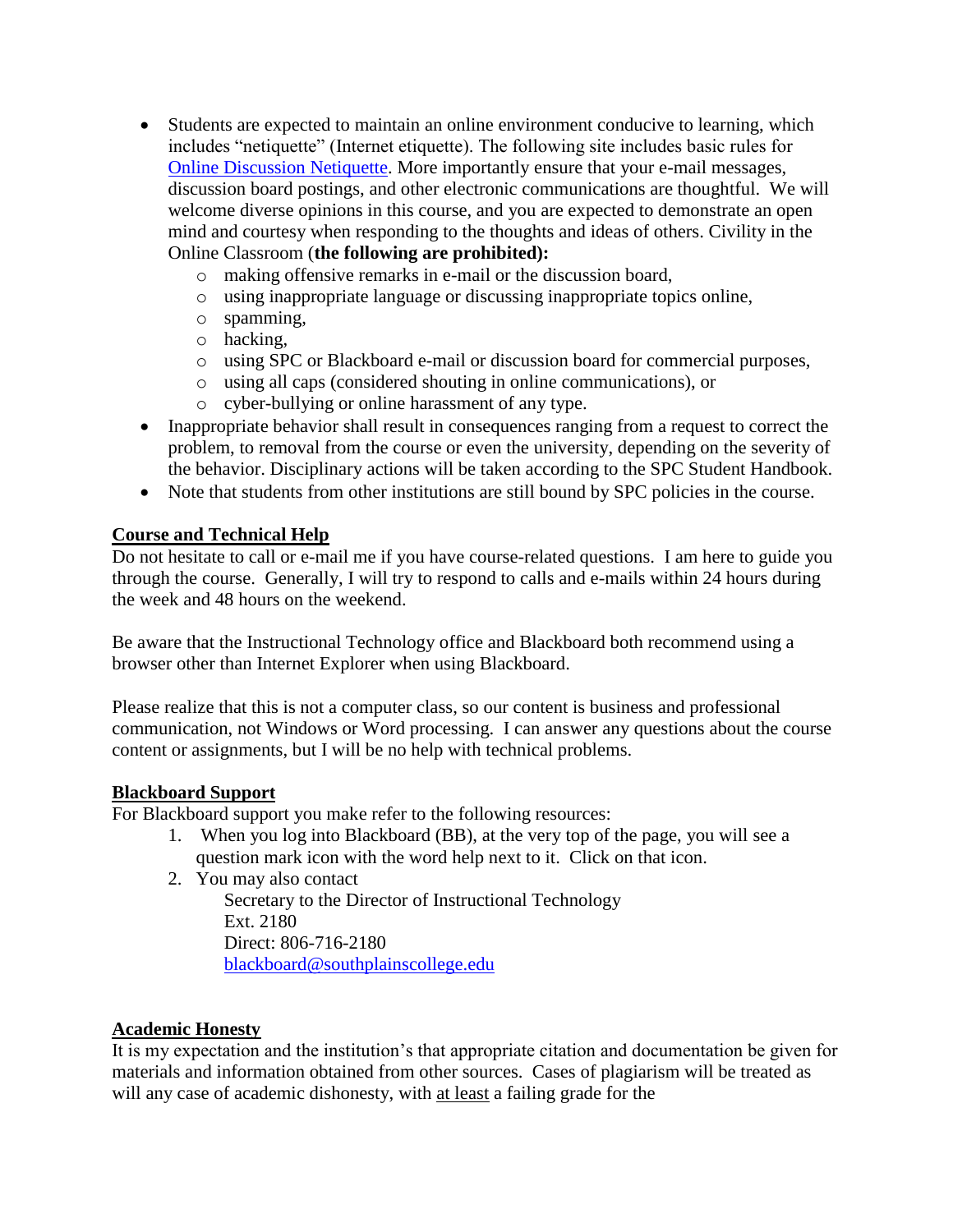assignment/examination. In addition, the student may be dropped from the course with a failing grade. See the *SPC Student Handbook* for more information.

## **ADA Statement**

Students with disabilities, including but not limited to physical, psychiatric, or learning disabilities, who wish to request accommodations in this class should notify the Disability Services Office early in the semester so that the appropriate arrangements may be made. In accordance with federal law, a student requesting accommodations must provide acceptable documentation of his/her disability to the Disability Services Office. For more information, call or visit the Disability Services Office at Levelland Student Health & Wellness Center 806-716- 2577, Reese Center (also covers ATC) Building 8: 806-716-4675, Plainview Center Main Office: 806-716-4302 or 806-296-9611, or the Health and Wellness main number at 806-716- 2529.

## **Diversity Statement**

In this class, the teacher will establish and support an environment that values and nurtures individual and group differences and encourages engagement and interaction. Understanding and respecting multiple experiences and perspectives will serve to challenge and stimulate all of us to learn about others, about the larger world and about ourselves. By promoting diversity and intellectual exchange, we will not only mirror society as it is, but also model society as it should and can be. If anyone is openly rude in class, s/he will be asked to leave class. If s/he is repeatedly rude, s/he will be dropped from the class.

#### **Campus Concealed Carry**

Texas Senate Bill - 11 (Government Code 411.2031, et al.) authorizes the carrying of a concealed handgun in South Plains College buildings only by persons who have been issued and are in possession of a Texas License to Carry a Handgun. Qualified law enforcement officers or those who are otherwise authorized to carry a concealed handgun in the State of Texas are also permitted to do so. Pursuant to Penal Code (PC) 46.035 and South Plains College policy, license holders may not carry a concealed handgun in restricted locations.

## **Grading**

You can access your grades on the Blackboard Course Menu (My Grades). Grades will be posted after the due date and after all assignments have been graded. Speech Grading Rubrics will be made available to you when speeches are assigned so that you can prepare for my assessment methods.

Your final grade will be determined as follows:

- To earn an A, you need 895 points
- To earn a B, you need 795 points
- To earn a C, you need 695 points
- To earn a D, you need 595 points
- If your point total is 594 points or less, you will earn an F

If you have questions about or are concerned about a specific grade you earned, you will need to email me or visit me in virtual office hours to discuss the grade. If you want to appeal a grade